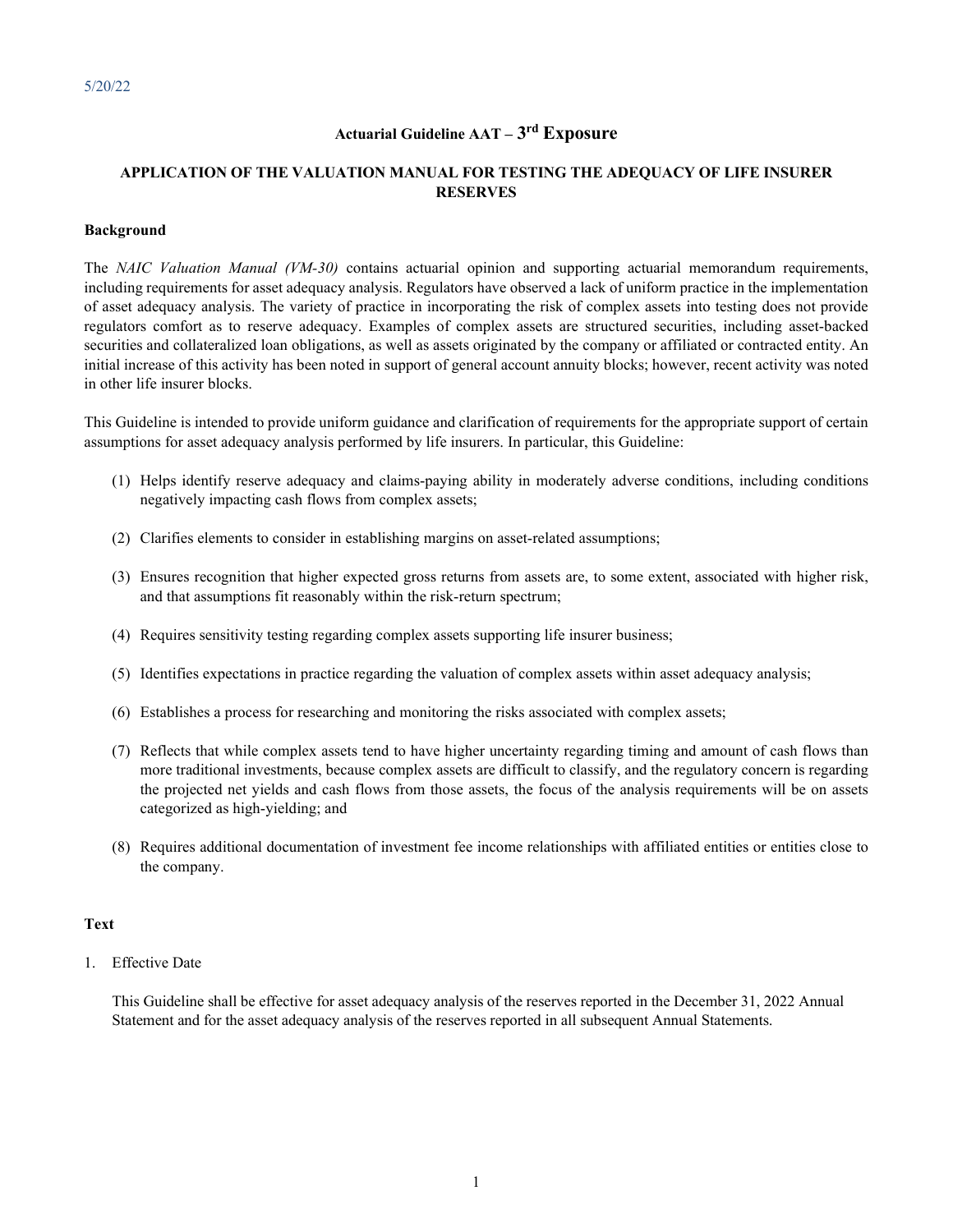Note: It is anticipated that the requirements contained in this Guideline will be incorporated into VM-30 at a future date, effective for a future valuation year. This Guideline will cease to apply to annual statutory financial statements when the corresponding VM-30 requirements become effective.

2. Scope

This Guideline shall apply to all life insurers with:

- A. Over \$5 billion of general account actuarial reserves (from Exhibits 5, 6, 7, and 8 of the annual statement) and nonunitized separate account assets or
- B. Over \$100 million of general account actuarial reserves (from Exhibits 5, 6, 7, and 8 of the annual statement) and nonunitized separate account assets and over 5% of supporting assets (selected for asset adequacy analysis) in the category of Projected High Net Yield Assets, as defined in Section 3.F.

*{Drafting note – proposed language would be appreciated on the company scope; this exposure reflects a lower floor in 2B and that in Sections 4-5, only 4.a.i. applies to assets that are also not Projected High Net Yield Assets}*

Actuarial reserve amounts are included in the amounts in A and B whether directly written or assumed through reinsurance and are determined before any reinsurance ceded credit.

The Guideline applies to assets supporting liabilities tested in the asset adequacy analysis except it does not apply to unitized separate account assets.

# 3. Definitions

- A. Equity-like Instrument. Assets that include the following:
	- i. Any assets that, for purposes of risk-based capital C-1 reporting, is in the category of common stock, i.e., has a 30% or higher risk-based capital charge.
	- ii. Any asset that is captured on Schedule A or Schedule BA of the Annual Statement.
	- iii. Bond funds.
- B. Fair Value. The price that would be received to sell an asset or paid to transfer a liability in an orderly transaction between market participants at the measurement date as reported in the Annual Statement.
- C. Net Market Spread. For each asset, shall mean the average spread over zero coupon Treasury bonds that equates a bond's fair value as of the valuation date with its modeled cash flows across an arbitrage free set of stochastic interest rate scenarios, less the default assumption used in asset adequacy analysis.

For floating rate bonds, the Net Market Spread shall be calculated as the equivalent spread over Treasuries if the bonds were swapped to a fixed rate, less the default cost assumption used in asset adequacy analysis.

Market conventions and other approximations are acceptable for the purposes of this definition.

- D. Investment Grade Net Spread Benchmark. The applicable spread found in Appendix I using the weighted average life (WAL) of the associated non-Equity-like Instrument.
- E. Guideline Excess Spread. The net spread derived by subtracting the Investment Grade Net Spread Benchmark from the Net Market Spread for non-Equity-like Instruments. Investment expenses shall be excluded from this calculation.
- F. Projected High Net Yield Assets. Currently held or reinvestment assets that are either: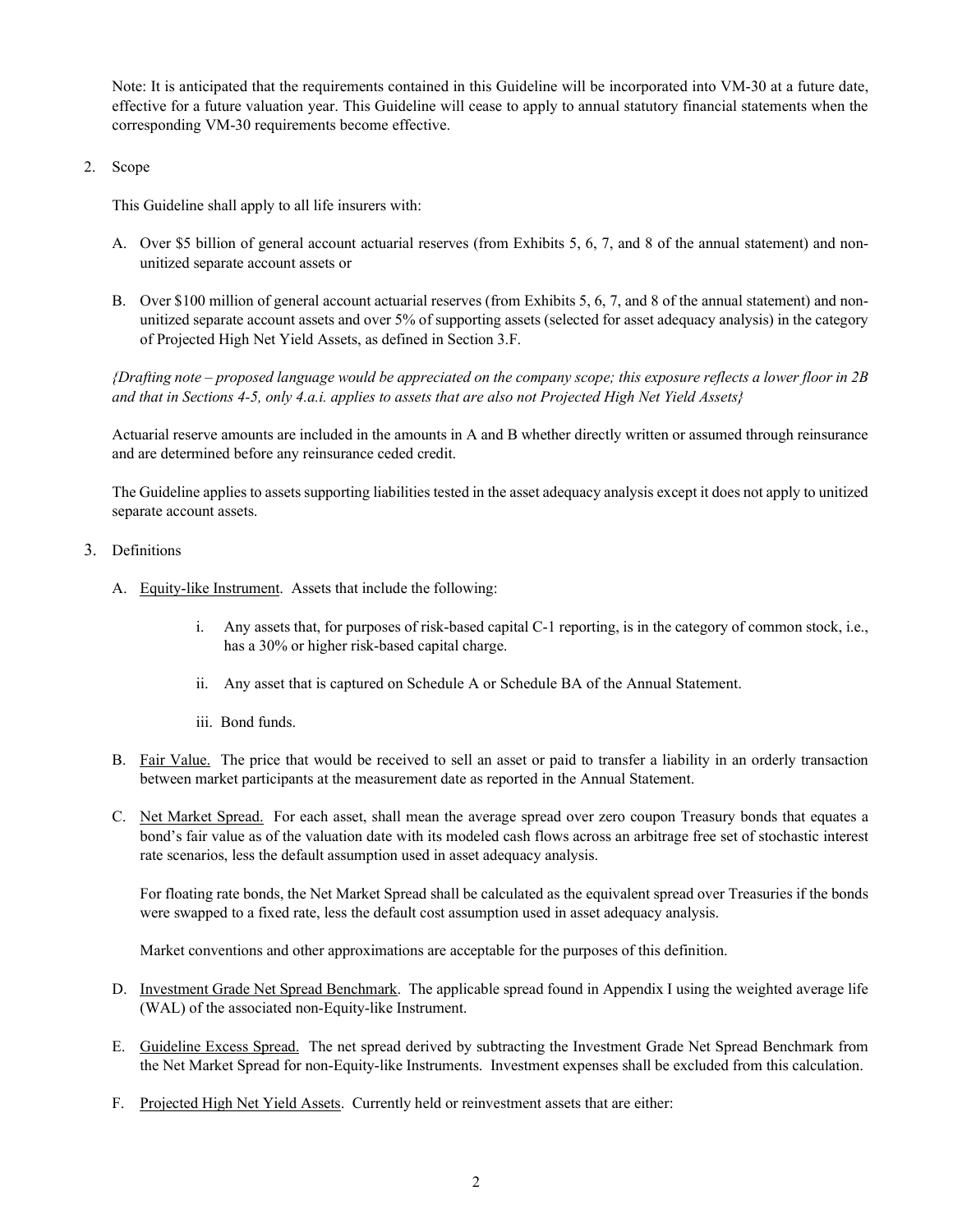- i. An Equity-like Instrument assumed to have higher value at projection year 10 or later than under an assumption of annual total returns, before the deduction of investment expenses, of 4% for the first 10 projection years after the valuation date followed by 5% for projection year 11 and after, or
- ii. Assets other than Equity-like Instruments where the assumed Guideline Excess Spread is higher than zero. In addition:
	- (a) Aggregation of the comparison between the assumed Net Market Spread from each asset and the Investment Grade Net Spread Benchmark shall be done at a level of granularity that is consistent with or more granular than how the assets are grouped, i.e., compressed, in the asset adequacy analysis model.
	- (b) For applicable assets that do not have an explicit WAL or term to maturity, the company shall disclose the method used to determine the appropriate WAL used for comparing to the Investment Grade Net Spread Benchmark.
	- (c) For purposes of the comparison between assumed Net Market Spread from each asset and the Investment Grade Net Spread Benchmark, investment expenses shall be excluded.
- G. Non-complex Assets. Assets including the following:
	- i. Cash or cash equivalents and
	- ii. Treasuries and agency bonds.

*{Drafting note: comments are welcome on the inclusion or exclusion of public corporate bonds and floaters}*

Non-complex Assets are excluded from the scope of requirements in sections 4.B though 5.

4. Asset Adequacy Considerations and Documentation Expectations

### A. **Net return and risk documentation.**

- i. For all assets, either currently held or in assumed reinvestments, provide:
	- (a) Identification of the assumed gross asset yield and the key components (for example, default and investment expenses) deducted to arrive at the assumed net asset yield.
	- (b) Explanation of any future reinvestment strategy assumptions that differ from current practices and experience.
- ii. For Projected High Net Yield Assets, either currently held or in assumed reinvestments, provide:
	- (a) A detailed explanation describing the extent to which higher expected gross returns from these assets are associated with higher risk. It shall also include, for the aspect of any higher expected gross returns not assumed to be associated with higher risk, an explanation of how overperforming assets with expected returns lying outside the risk-return spectrum can be assumed to persist and be available for reinvestments throughout the projection period in moderately adverse conditions.
	- (b) Commentary on how asset-related factors identified as being volatile and impactful through sensitivity testing or other means contain an appropriate margin to reflect this volatility and impact.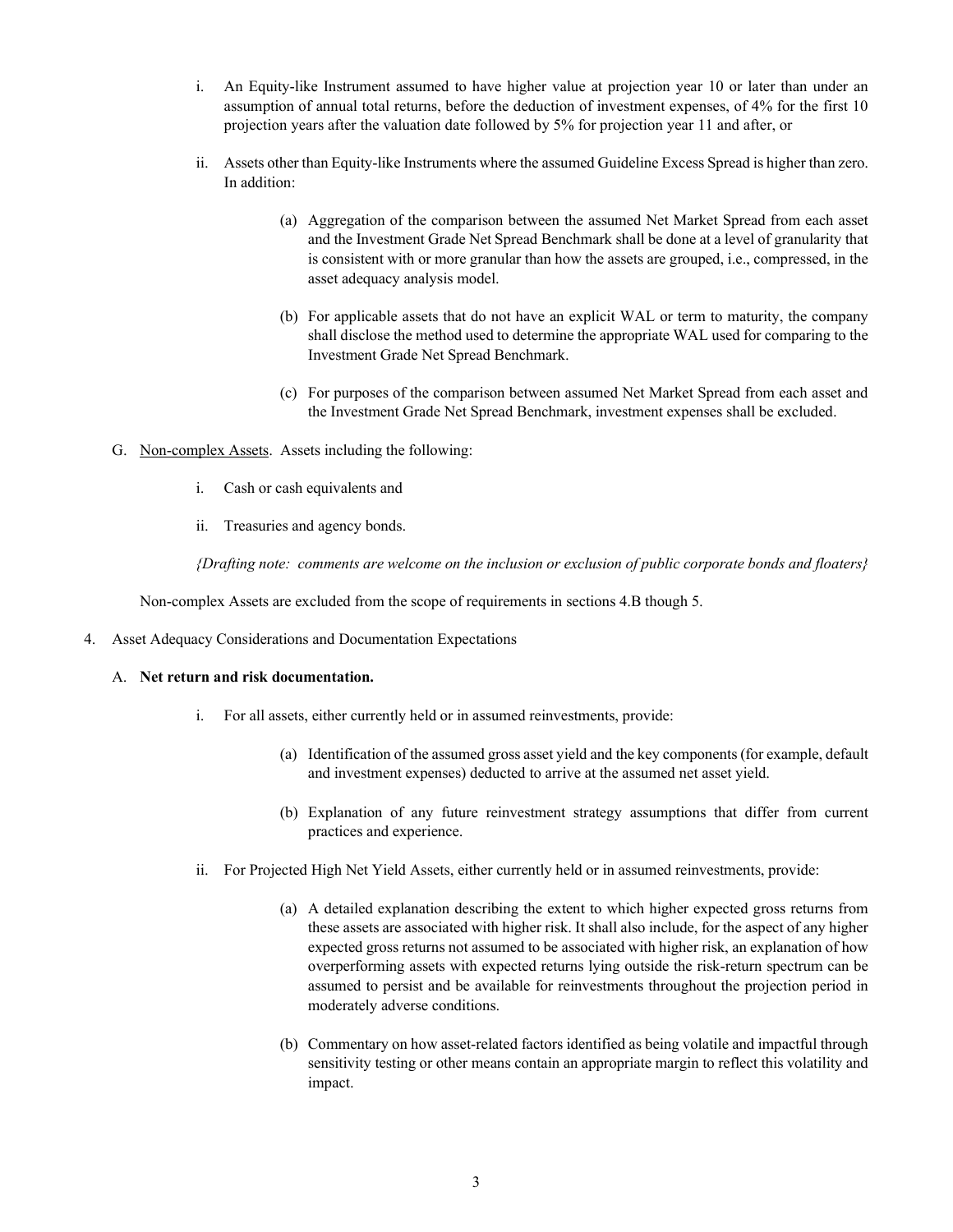- (c) Identification of the extent to which Projected High Net Yield Assets are supporting major product categories, e.g., individual fixed annuities and pension risk transfers.
- B. **Model rigor.** Where significant risks associated with complex assets are not adequately captured with traditional modeling techniques associated with simple assets like corporate bonds, more rigorous modeling of those risks should occur.
	- i. Where necessary to adequately reflect the risk, multi-scenario testing of those risks specific to complex assets should be performed.
		- (a) For example, investments that may provide a higher expected return in part due to limited information, niche skill sets, or other factors may require unique scenarios (for instance to adequately capture credit or liquidity risk) to fully encompass potential sources of loss.
		- (b) Asset cash flows should be appropriately projected to reflect anticipated liquidity under adverse conditions. If such model aspects are not developed, sufficient additional conservatism to reflect this risk shall be applied.
		- (c) To the extent that the process for modeling or otherwise evaluating the risks is complex, and the potential for disconnect between reality and modeling increases, an additional margin to assumption(s) should be applied. Any such margin shall be applied in the direction of asset adequacy analysis results being less favorable.
		- (d) Note that a robust conditional tail expectation calculation considering all key risks specific to complex assets would likely show that tail losses (from low probability, high impact events) affect asset adequacy results.
	- ii. A company may use simplifications, approximations, and modeling efficiency techniques if the company can demonstrate that the use of such techniques does not make asset adequacy analysis results more favorable. These techniques may be less appropriate if the amount of complex, high-yielding assets becomes a higher percentage of total assets.
	- iii. Actuarial Standards of Practice (ASOPs), including ASOP No. 7 and No. 56 contain additional guidance on the use of models in the analysis of cash flows.
- C. **Fair Value determination.** In asset adequacy analysis, when an asset is projected to be available for sale, a Fair Value of that asset is established, based on market information. Fair Value should only be determined internally (by the insurance or investment management company) when the market-based value of the asset or similar asset cannot be obtained.
	- i. When the Fair Value of a material portion of supporting assets is determined internally, the actuarial memorandum shall contain a step-by-step description of the approach used to calculate the Fair Value of such assets.
	- ii. Provide the total Fair Value of assets that have values determined internally.
	- iii. When the Fair Value of a material portion of assets is determined internally, a sensitivity test should be performed (and the impact on asset adequacy analysis results presented) assuming a haircut to internally derived Fair Values that the company deems reasonable given the commensurate level of anticipated uncertainty.
	- iv. With respect to non-publicly traded assets originated by the company, within the company's group, or within an entity closely tied to a company's group (inclusive of the company's investment manager), practices to help ensure accurate valuation of those assets should be documented in the actuarial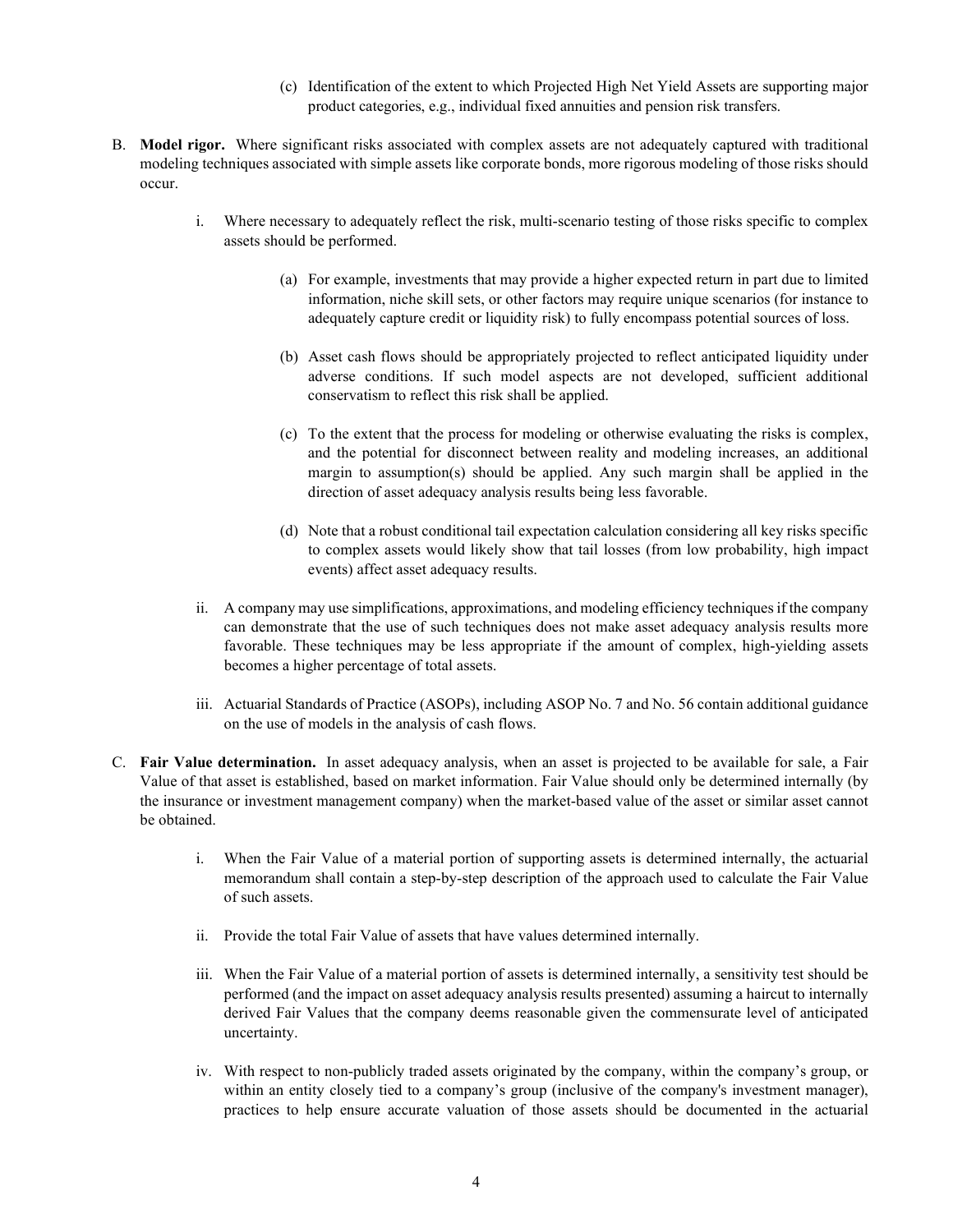memorandum. Also, provide the total Fair Value of such assets and disclose in detail how the following are appropriately reflected in the net cash flows:

- (a) Contractual agreements in place between such entities.
- (b) Any measures taken to ensure that the valuation of such assets is appropriate and accurate.
- (c) Revenue sharing, e.g., performance fees, between the entity responsible for providing investment or other types of services and the insurer, if applicable.

Also, assumed net cash flows from assets should be net of all explicit or implicit fees or expenses, such as origination fees, as well as reflective of other asset-related risks including credit risk, illiquidity risk, and other market risks.

- D. **Investments expenses (fees).** Assumed investment expenses, whether paid to an external asset manager or to internal investment management staff, as well as additional expenses that are directly attributable to the specific investments, should be commensurate with the complexity of the assets.
- E. **Trends.** The actuarial memorandum should contain a detailed description of research and monitoring related to trends impacting risks associated with the insurer's complex assets or industry-wide or market-wide assets of similar type.
- F. **Reinsurance modeling.** Related to reinsurance, relevant communications and disclosures from ASOP No. 11, for instance commentary on collectability and counterparty risk, should be presented in the memorandum.
- G. **Borrowing.** Please identify if any borrowing is modeled besides to address very short-term liquidity needs. Also, verify borrowing and reinvestment rates to ensure that projections are not materially benefiting from arbitrage advantages.
- 5. Sensitivity Tests and Attribution Analysis related to Assumptions on Projected High Net Yield Assets
	- A. Sensitivity testing
		- i. For the year-end 2022 and subsequent VM-30 actuarial memoranda, perform and disclose, separately for (a) and (b), the asset adequacy analysis results from the following sensitivity tests:
			- (a) For reinvestment assets other than Equity-like Instruments, assume the Net Market Spreads (before deduction of investment expenses) for Projected High Net Yield Assets do not exceed the Investment Grade Net Spread Benchmark and apply the test to a baseline of a level Treasury rate scenario.

For the purposes of limiting the Net Market Spreads at the Investment Grade Net Spread Benchmark, Projected High Net Yield Assets may be aggregated together but shall not include any assets that are not Projected High Net Yield Assets.

- (b) For Equity-like Instruments, assume annual total returns, before the deduction of investment expenses, of 4% for the first 10 projection years after the valuation date followed by 5% for projection year 11 and after.
- ii. Strict technical compliance for each asset may not be practical for reasons such as model limitations. Professional judgment should be applied to produce sensitivity testing results that are consistent with the spirit of the test. A variety of alternative methods may be acceptable. Appropriate explanation and justification should be provided for the method that was employed.
- B. For Projected High Net Yield Assets for non-Equity-like Instruments either currently held or in assumed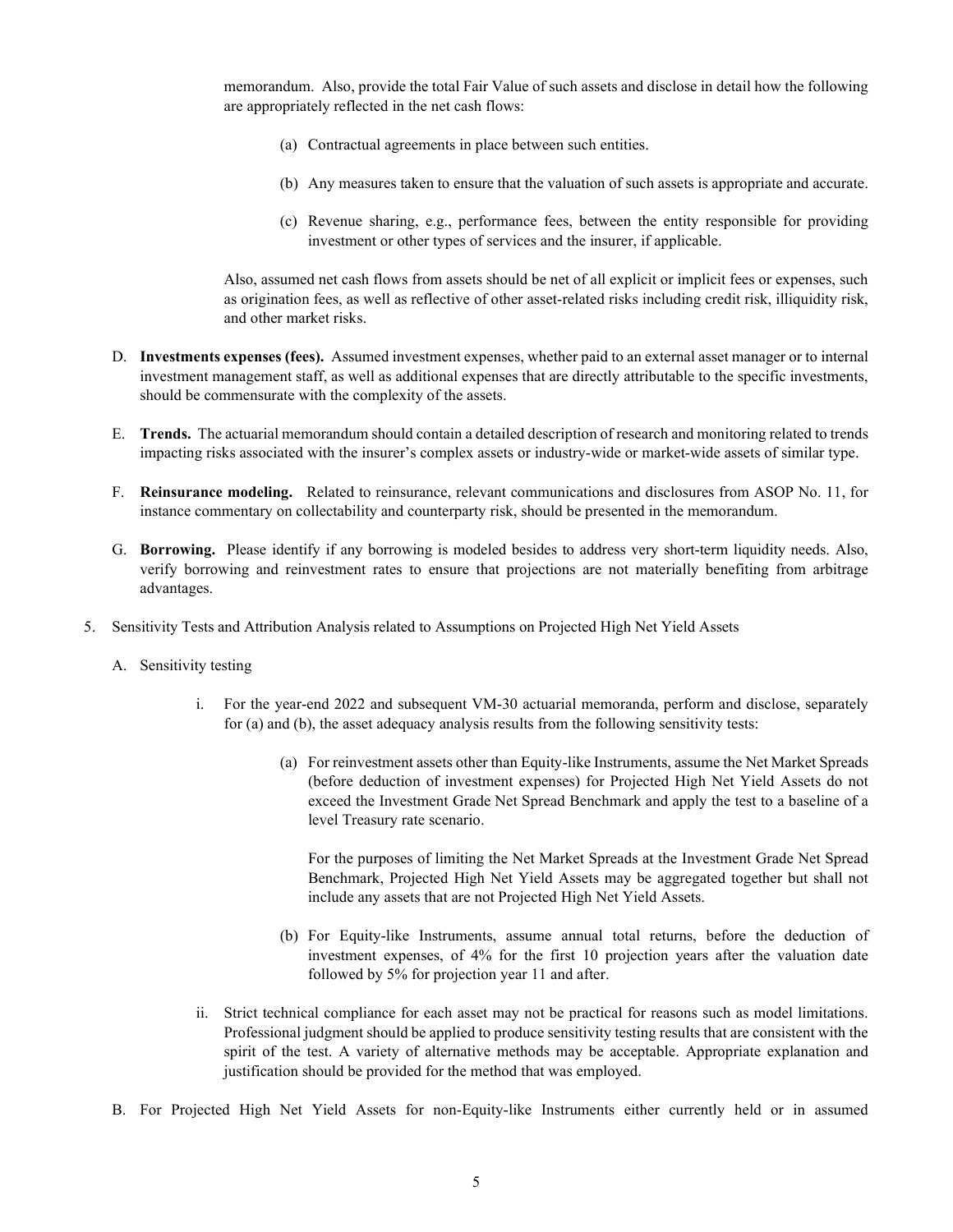reinvestments, perform and disclose the following attribution analysis steps at the asset type level defined in Section  $6.c.i.$ :

- i. State the assumed Guideline Excess Spread.
- ii. Estimate the proportion of the Guideline Excess Spread attributable to the following factors:
	- (a) Credit risk
	- (b) Illiquidity risk
	- (c) Deviations of current spreads from long-term spreads
	- (d) Volatility and other risks (identify and describe these risks in detail)
- iii. For each of the factors contributing to the Guideline Excess Spread, explain why the factor is not assumed to contribute to additional losses (tail or otherwise) related to the risks.
- iv. Where appropriate, apply judgment and provide commentary on the supporting rationale of how the expected excess return is estimated across the various risk components.

*{Guidance note: a best-efforts approach (as opposed to perfection) is expected for the year-end 2022 attribution analysis}*

- 6. Reporting, Review, and Templates
	- A. The documentation, sensitivity test results, and attribution analysis referenced above are to be incorporated as a separate, easily identifiable section of the actuarial memorandum required by VM-30 or as a standalone document, with a due date to be established between March 1 and May 1 following the applicable valuation date. The separate section or standalone document shall be available to other state insurance commissioners in which the company is licensed upon request to the company. The confidentiality provisions in VM-30 regarding the actuarial memorandum are applicable to the separate section or standalone document required by this Guideline.
	- B. The NAIC Valuation Analysis (E) Working Group (VAWG) shall serve as a resource in the targeted review of asset adequacy analysis related to modeling of business supported with Projected High Net Yield Assets. VAWG shall provide periodic reports identifying outliers and concerns regarding the analysis to help inform regulators on the effectiveness of the Guideline in meeting the eight objectives stated in the Background section.
	- C. Sample memorandum section aspects / templates (to be completed)
		- i. Asset types
			- (a) Treasuries and Agencies
			- (b) Public Corporate Bonds
			- (c) Convertible Bonds
			- (d) Floating Rate Notes
			- (e) Municipal Bonds
			- (f) Other Private Bonds
			- (g) Preferred Stock
			- (h) Agency Mortgage-Backed Securities or Collateralized Mortgage Obligations
			- (i) Non-Agency Commercial Mortgage-Backed Securities
			- (j) Non-Agency Residential Mortgage-Backed Securities
			- (k) Collateralized Loan Obligations
			- (l) Other Asset Backed Securities
			- (m) Equities or Equity-Like Instruments